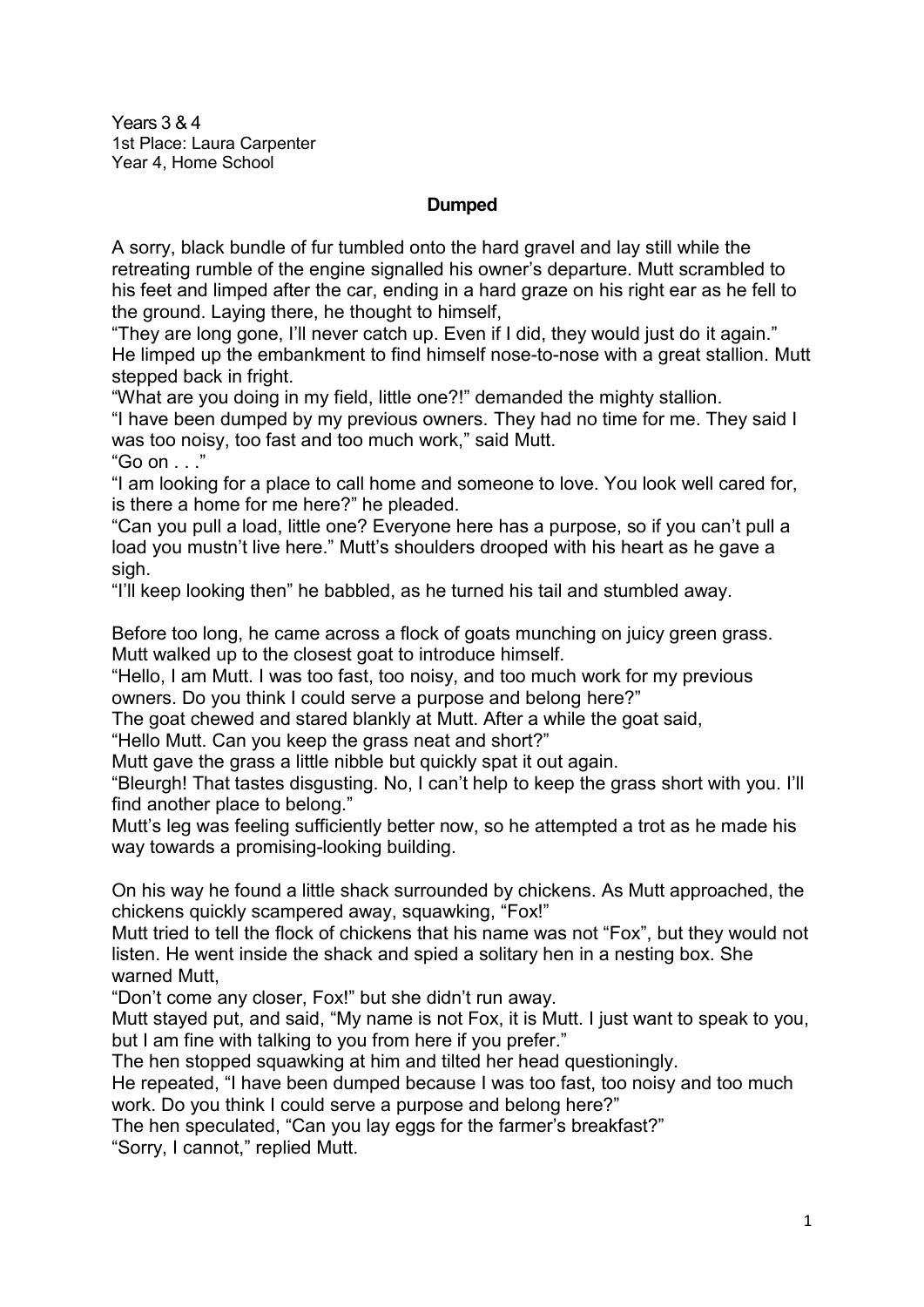"Well then . . . I suppose you will have to find another place, Fox. I mean, it's the only purpose you can serve."

"I guess," said Mutt gloomily and walked slowly out of the chicken coop towards the building.

As he got to a fence around the building, which he could now see was a house, he spied a cat perched on a fencepost.

"What are you doing here, you pathetic creature?" hissed the cat menacingly. Mutt had heard about cats before, but all he had heard was that they were scary with their sharp fangs and treacherous claws.

"I am here to find a home!" he replied bravely.

"Well where do you suppose you will find one around here?" sneered the cat. "Maybe in that house over there?"

"Well you can't live there, that's my home. I mean, do you serve any purpose at all Pathetic One? I am the most famous mouse-hunter in the world. I rule over mousehunting in this entire farm. If you knew anything, you would certainly have heard of me."

"I could try to hunt mice. I've never done it before, but I am quite fast. I can bark loudly to scare them away perhaps?" Mutt suggested.

"You have to catch mice, not just scare them or else they just come back. Once you have eaten them, they don't bother anyone again. But that's beside the point, there's no positions available for mouse-hunters, and you are so pathetic you won't be able to serve any purpose at all," spat the cat.

Mutt's ears drooped and he muttered,

"Well, I had better look inside the house, at least. I've come this far."

Then he slowly squeezed through the fence and trudged up to the front door. Nobody stopped him. He half expected the cat to stop him, but she had just dropped off to sleep in the sun, curled up on her fence post, purring gently. He stared hard at the door and summoned his courage, then pranced bravely into the house, tail wagging confidently. He wanted to make a good impression now that he had found a human habitat. Mutt tried his hardest not to be too noisy or too fast as he trotted inside.

There he found the farmer at last. Mutt noticed the farmer seemed sad, as he sighed and stared into his cup of tea at the kitchen table. Mutt forgot about his quest, and immediately went to the farmer's side, nestled his head under the farmer's rough hand and moved his head up and down so the farmer's hand would pet him. He looked up at the farmer lovingly and wagged his tail. The farmer was very surprised to feel the fur beneath his fingers, he immediately looked down to see what it was. There he saw Mutt looking up at him. His gloom immediately forgotten, the farmer exclaimed,

"A puppy!"

Then, in a softer, kinder voice, he spoke to Mutt,

"What are you doing here, Mate? You must have come a long way. I mean, I haven't seen you on the farm anywhere. Never had a dog, myself. No collar, hey?" He lifted Mutt's chin, picked him up onto his lap then patted him all over. He soon found the scrapes and grazes from Mutt's tumble out of the car.

"You couldn't have been dumped, could ya, mate?"

The farmer frowned. Mutt whined in return, confirming the farmer's guess. The farmer gave Mutt a wash and dried him with a towel. Mutt hadn't ever been given a